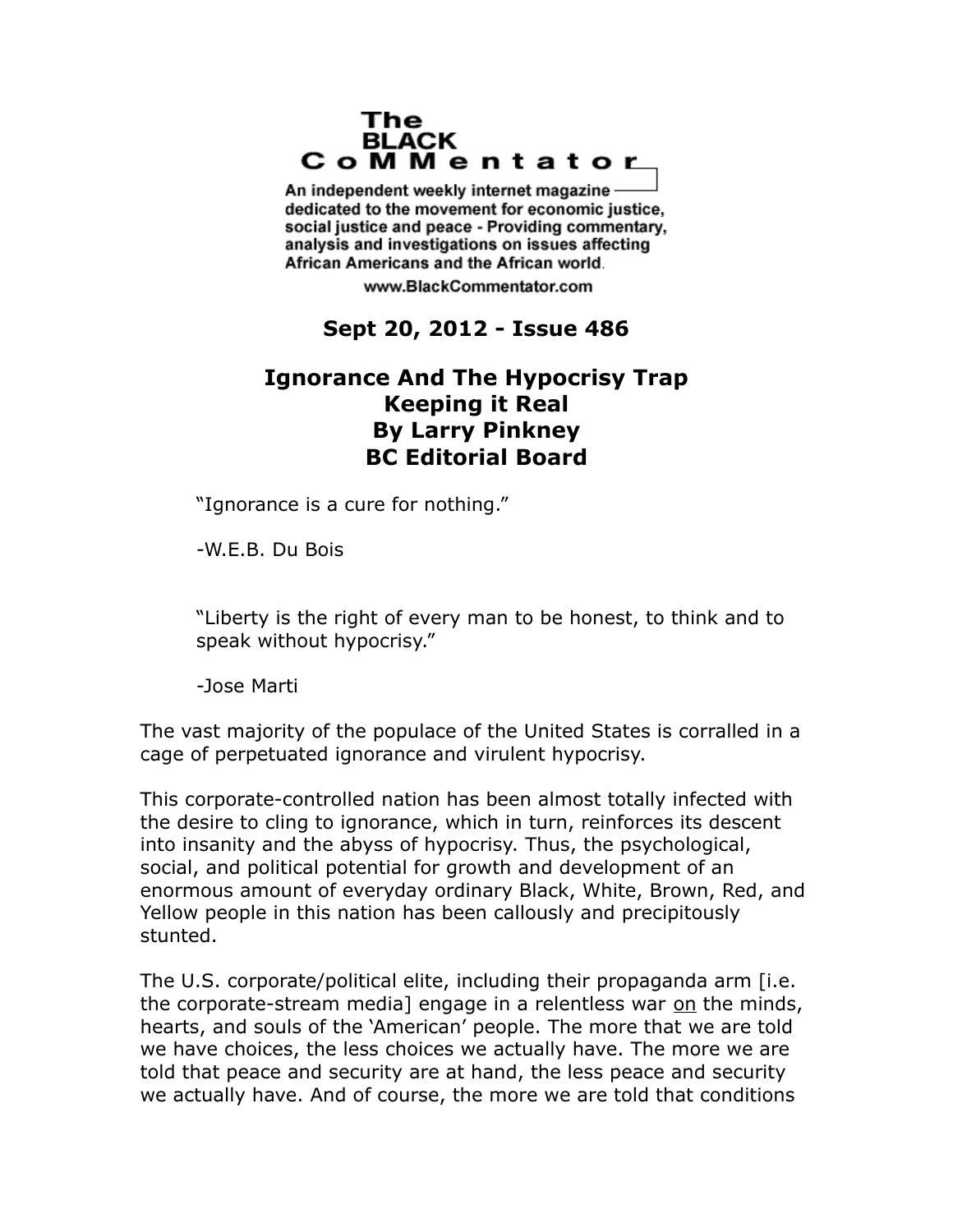are improving for the masses of people, the worse these conditions are actually becoming.

Contrary to the adage that says "ignorance is bliss," ignorance is ultimately anything but bliss. Ignorance is the trigger for peril. In the words of W.E.B. Du Bois, "Ignorance is a cure for nothing." Thus, the U.S. corporate/political elite functions 24 hours/7 days a week to keep people uninformed, disinformed, distracted, and misinformed - in other words - to keep people ignorant. Why? Because an ignorant people are a controlled people.

Remaining willfully Ignorant is fertile ground for the growth and perpetuation of hypocrisy; and hypocrisy serves no one but those who are addicted to, and hold the reins of, illegitimate political, economic, and social power. The hypocrisy of the corporate-owned Democratic and Republican U.S. politicians is a by-product of perpetually maintained ignorance.

Despite the ongoing machinations of and by the corporate/political elite in this nation, there is no longer any excuse in this 21st century for remaining in a state of, most especially, political ignorance. We in this nation cannot, in good conscience, say to the peoples of the rest of the world, "Oh, I did not know what horrors [my] government was committing in my name." We cannot hide under the cover of ignorance. The daily realities of blatant corporate domination, joblessness, home foreclosures, massive imprisonment, increasing economic austerity, etc. right here in this nation, combined with our common sense, tell us enough to know that we have been, and are being constantly lied to by the systemic Democratic and Republican politicians; and this is whether or not we are privy to all the details. To reiterate: we cannot hide under the cover of ignorance. To do so would, in itself, be hypocritical.

There are those (especially much of this nation's so-called 'intelligentsia') who are consciously complicit with this corrupt political system and its de facto corporate-government (Patriot Act/NDAA) police-state. These collaborators masquerade under many different banners. Some call themselves 'progressives,' others 'liberals', and yet others so-called 'leftists,' etc. But the reality is that they are collaborators. They are, in actuality, supporters of the phony left/right paradigm embodied by the symbiotically-joined corporate Democratic and Republican parties, which is of course, a continuation of this systemic hypocrisy.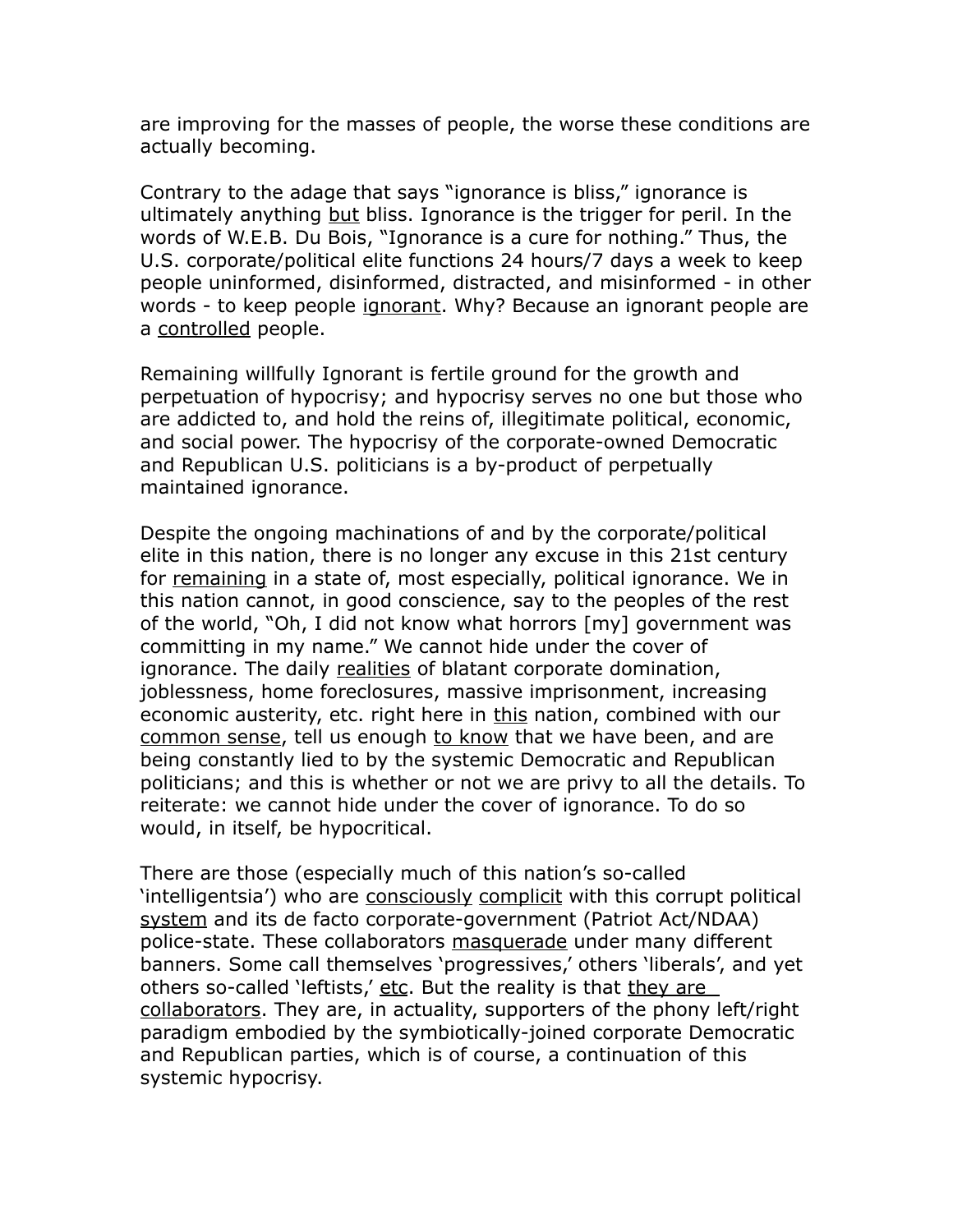The everyday ordinary people of this nation must step outside this rotten, filthy, hypocritical system. The time for ignorance and its concomitant hypocrisy is over. The time for being bamboozled is also over.

A new model must be creatively and collectively created from the bottom up by everyday ordinary people of all colors in this nation. Abolish ignorance and end hypocrisy! Meanwhile, we must stop supporting our own oppression by this nation's corporate government right here at home, and we must stop supporting the murderous and hypocritical actions of the U.S. government against people in all other lands throughout Mother Earth. No more predator-drone missile attacks! No more bombing of other nations! No more military interventions! All U.S. military support for repressive U.S. client-state regimes must be stopped! No more U.S. government lies and subterfuge! Close the U.S. gulag at Guantanamo, and all secret U.S. torture chambers! NOW is the time.

The everyday ordinary people of the United States are not the enemies of the world. It is the blood sucking, hypocritical, corporate-controlled U.S. government of Empire that has demonstrated, and is demonstrating, that it is the enemy of humankind.

Remember the words of Jose Marti, when he said, "Liberty is the right of every man [and woman] to be honest, to think and to speak without hypocrisy."

Each one, reach one. Each one, teach one. Onward, then, my sisters and brothers! Onward!

*BlackCommentator.com Editorial Board member and Columnist, Larry Pinkney, is a veteran of the Black Panther Party, the former Minister of Interior of the Republic of New Africa, a former political prisoner and the only American to have successfully self-authored his civil / political rights case to the United Nations under the International Covenant on Civil and Political Rights. In connection with his political organizing activities in opposition to voter suppression, etc., Pinkney was interviewed in 1988 on the nationally televised PBS* News Hour*, formerly known as* The *MacNeil /* Lehrer News Hour*. For more about Larry Pinkney see the book,* [Saying No to Power: Autobiography of a](http://www.amazon.com/gp/product/0887392865/ref=as_li_tf_tl?ie=UTF8&tag=blackcommenta-20&link_code=as3&camp=211189&creative=373489&creativeASIN=0887392865)   [20th Century Activist and Thinker ,](http://www.amazon.com/gp/product/0887392865/ref=as_li_tf_tl?ie=UTF8&tag=blackcommenta-20&link_code=as3&camp=211189&creative=373489&creativeASIN=0887392865) *by William Mandel [Introduction by Howard Zinn]. (Click* [here](http://www.struggle-and-win.net/13201/43480.html) *to read excerpts from the book.) Click* [here](http://www.blackcommentator.com/contact_forms/larry_pinkney/gbcf_form.php) *to contact Mr. Pinkney.*